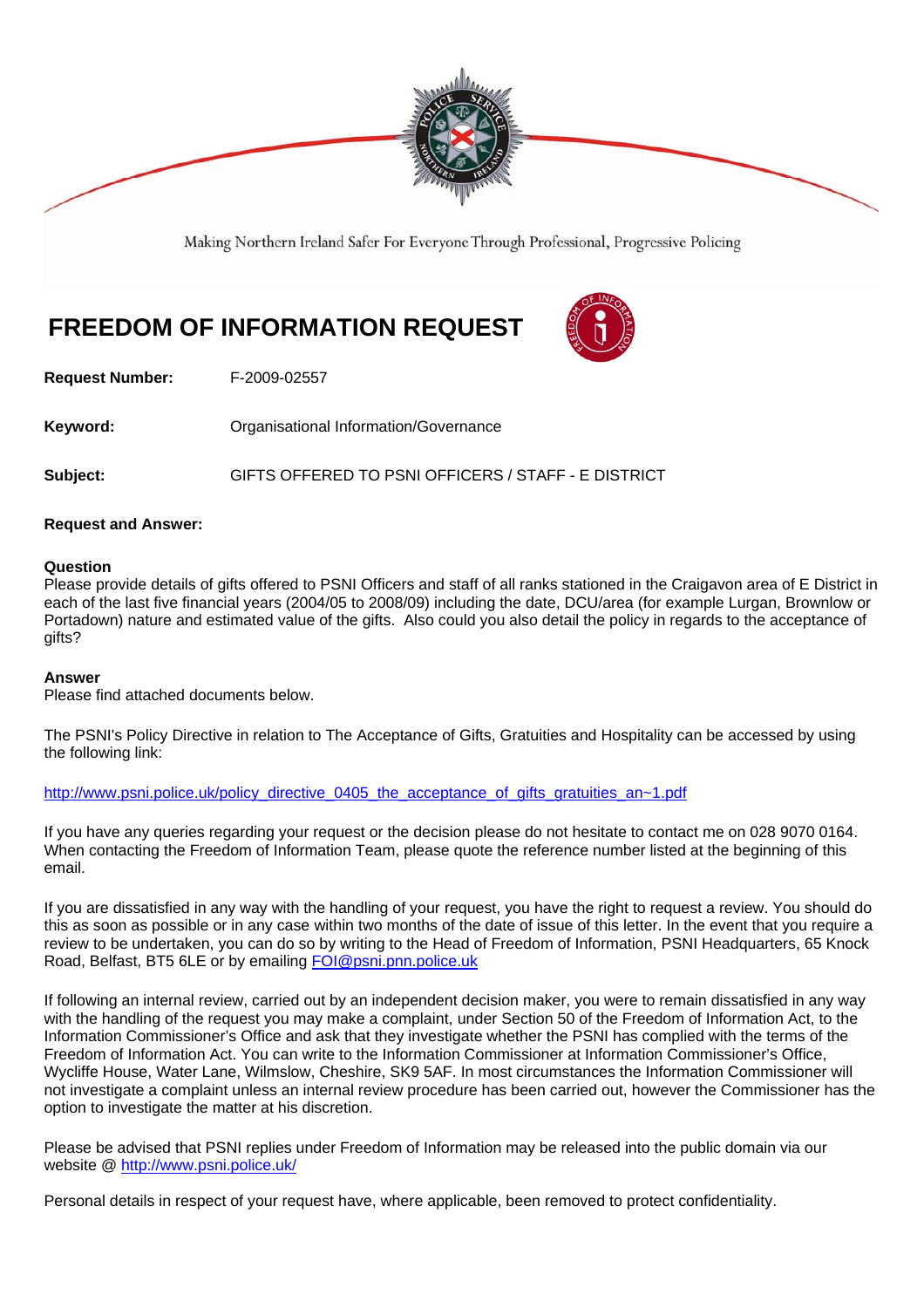## **ARMAGH AREA**

| Date     | <b>Details of Gift/Event</b>     |
|----------|----------------------------------|
| 15/10/08 | $£40.00$ used to purchase hamper |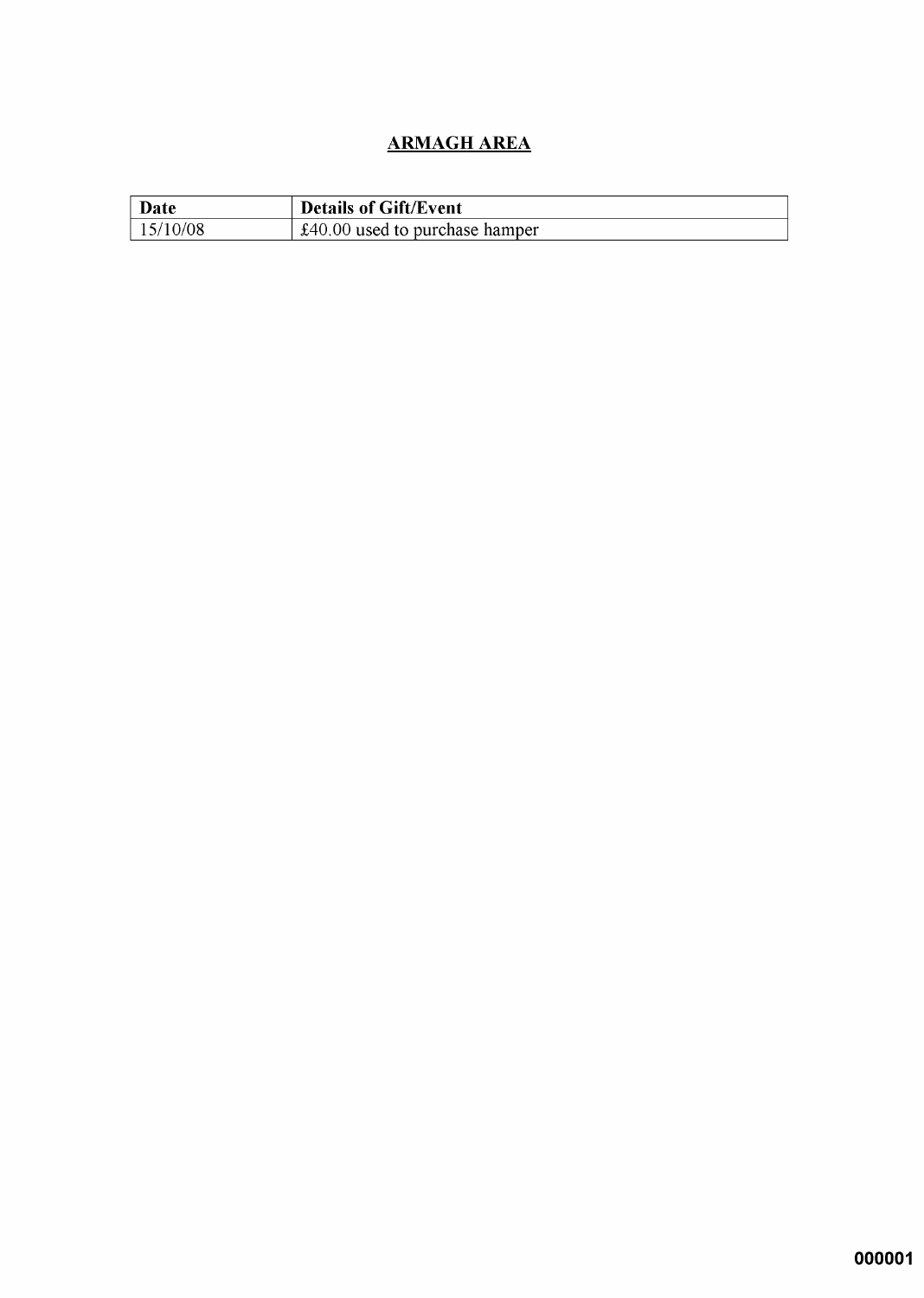### **BANBRIDGE**

| Date     | <b>Details of Gift/Event</b>                                 |
|----------|--------------------------------------------------------------|
| 24/3/07  | 1 x bottle Montepulciano D'Abruzzo Red Wine £2.99, Reka      |
|          | Valley Bulgarian Wine £2.99, Cadbury's Flake Easter Egg      |
|          | £2.00, Cadbury's Diary Milk Easter Egg £2.00, Gazebo (new    |
|          | boxed) 3m x 3 m £24.99                                       |
| 6/10/07  | 1 x back support, 1 x back warmers (value of both not known) |
| 6/12/07  | Tesco voucher £4.00                                          |
| 19/12/07 | $10 \times £10$ gift vouchers                                |
| 03/12/08 | £20.00 $\cosh$                                               |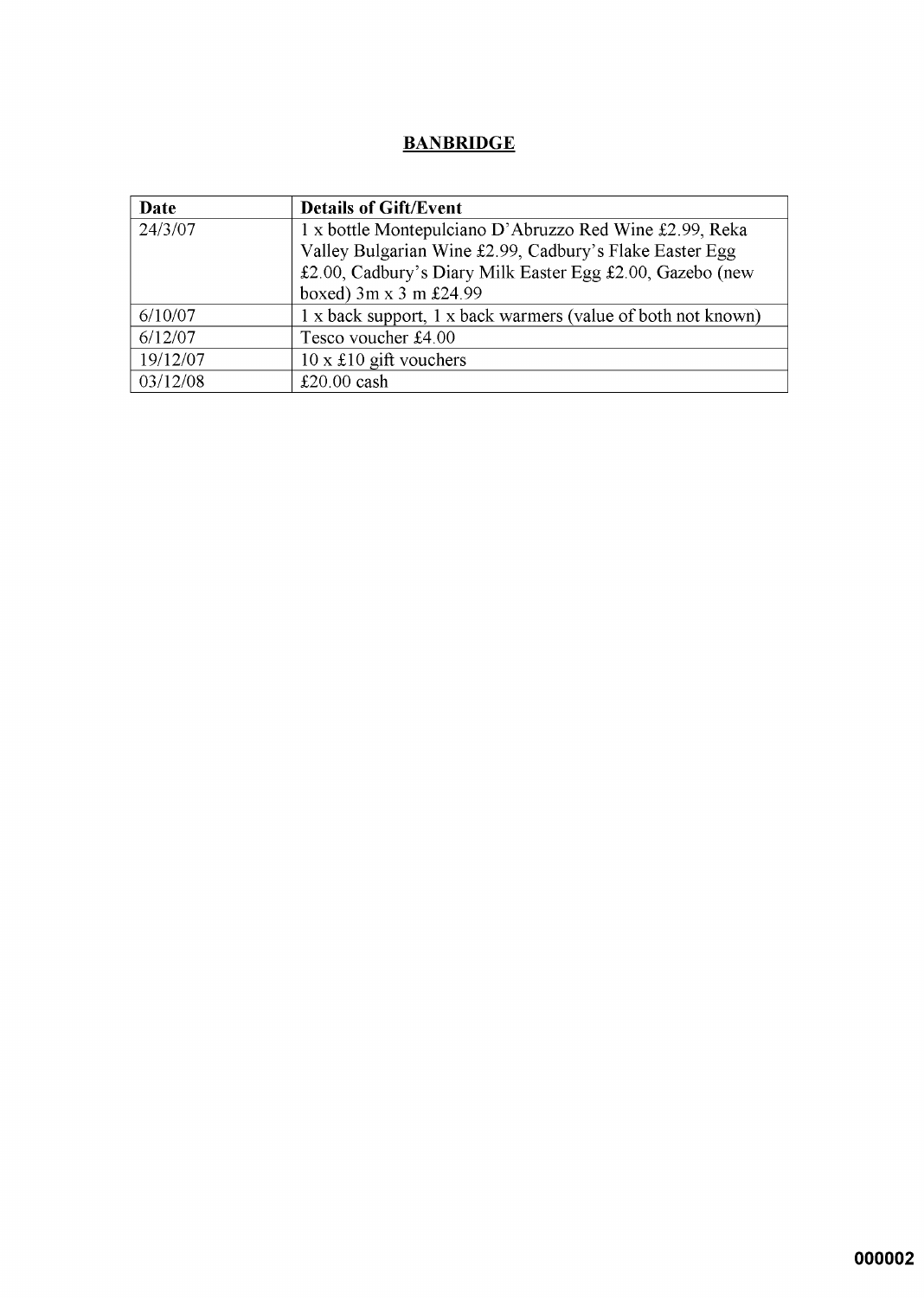## **CRAIGAVON**

| Date     | <b>Details of Gift/Event</b>                         |
|----------|------------------------------------------------------|
| 23/12/05 | £5 gift voucher for Edana's jewellers                |
| 02/10/07 | Dinner                                               |
| 14/03/08 | Complimentary ticket                                 |
| 22/09/08 | £200.00 voucher                                      |
| 22/09/08 | £200.00 Clarins Pamper Hamper                        |
| 22/09/08 | Return flights for 2 Belfast City to London Heathrow |
| 10/12/08 | £20.00 $\cosh$                                       |
| 10/12/08 | $£20.00$ cash                                        |
| 07/04/09 | $£300.00$ cheque                                     |
| 11/05/09 | $£10.00$ cash                                        |